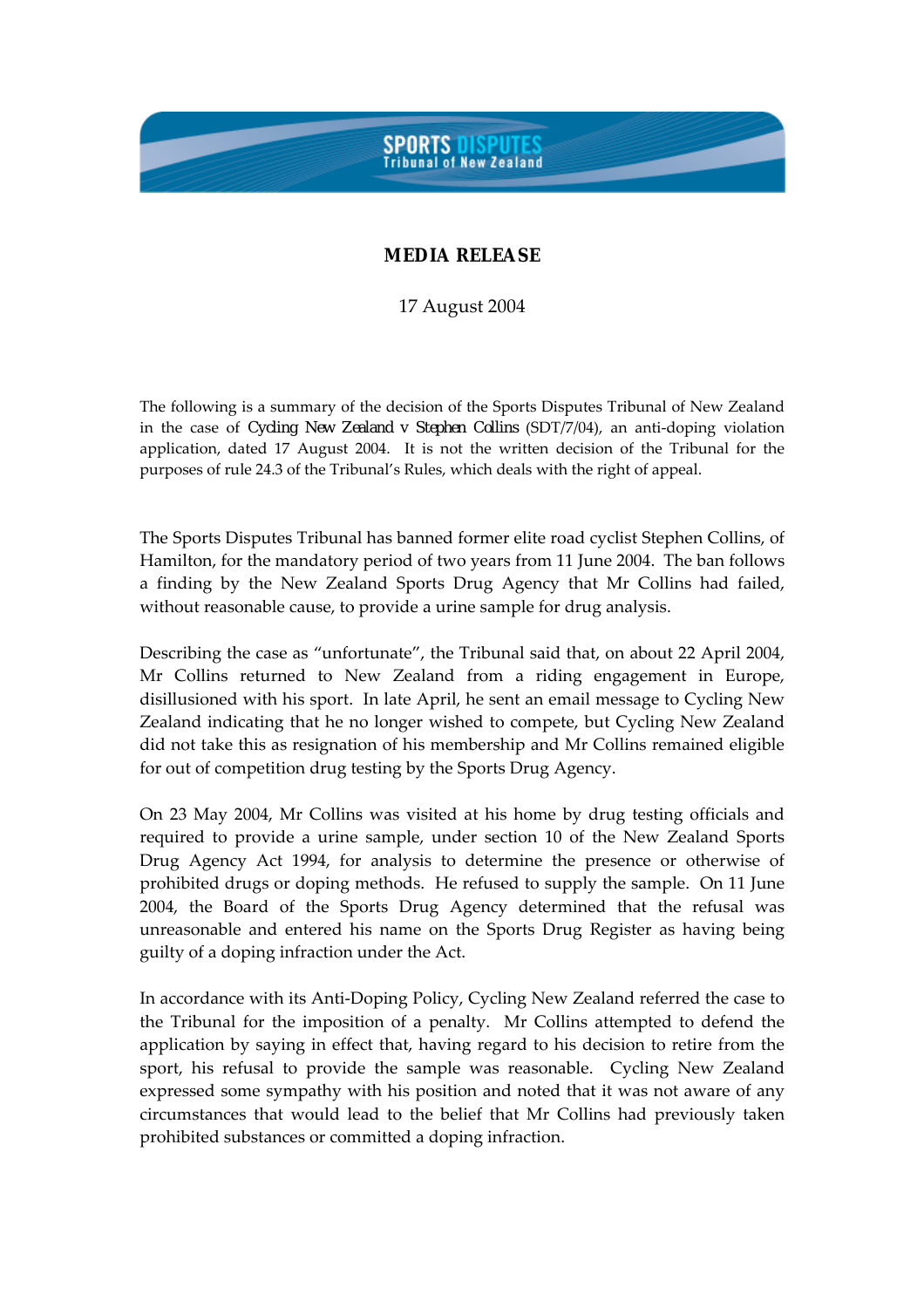The Tribunal noted, however, that the New Zealand Sports Drug Agency Act gave the Tribunal no option but to accept the finding of the Sports Drug Agency that the refusal was without reasonable excuse, and that the Tribunal's powers were limited to imposing the appropriate penalty. Mr Collins had had an opportunity to argue that his refusal to provide the sample was reasonable before the Board of the Agency before it made its determination, and he also had had a right of appeal to the District Court, on that point, after the determination was made.

The Tribunal declared that, for the mandatory period of two years commencing on 11 June 2004, Mr Collins was:

- [a] ineligible for membership of, or selection by Cycling New Zealand Federation Incorporated in, any New Zealand representative team;
- [b] banned from competing in any events and competitions conducted by or under the auspices of Cycling New Zealand Federation Incorporated;
- [c] ineligible to receive, directly or indirectly, funding or assistance from Cycling New Zealand Federation Incorporated; and
- [d] ineligible to hold any position with Cycling New Zealand Federation Incorporated.

The Tribunal commented that, in view of the circumstances of the case, it may be helpful for it to make some observations which might encourage national sports organisations and athletes who are covered by the Anti-Doping Rules to look closely at, and adhere to, their respective responsibilities under the anti-doping rules. This will be particularly important when the new World Anti-Doping Code is adopted by sports in New Zealand. It said:

- It hoped the case would remind national sports organisations that it should be a primary function to ensure that all athletes subject to the anti-doping rules are fully informed of their obligations, and their rights, under the antidoping rules. This obligation should include providing up to date information on changes to the Prohibited List and any changes to policies and procedures.
- The decision highlighted the fact that national sports organisations should comply strictly, and promptly, with their obligations under the anti-doping rules.
- Athletes and their coaches will need to accept personal responsibility for keeping themselves fully informed of their obligations, and their rights under the anti-doping rules. It is important that, where athletes wish to exercise their rights under the Act to challenge doping procedures and findings, they should do so promptly, as it will generally be too late to attempt to make such